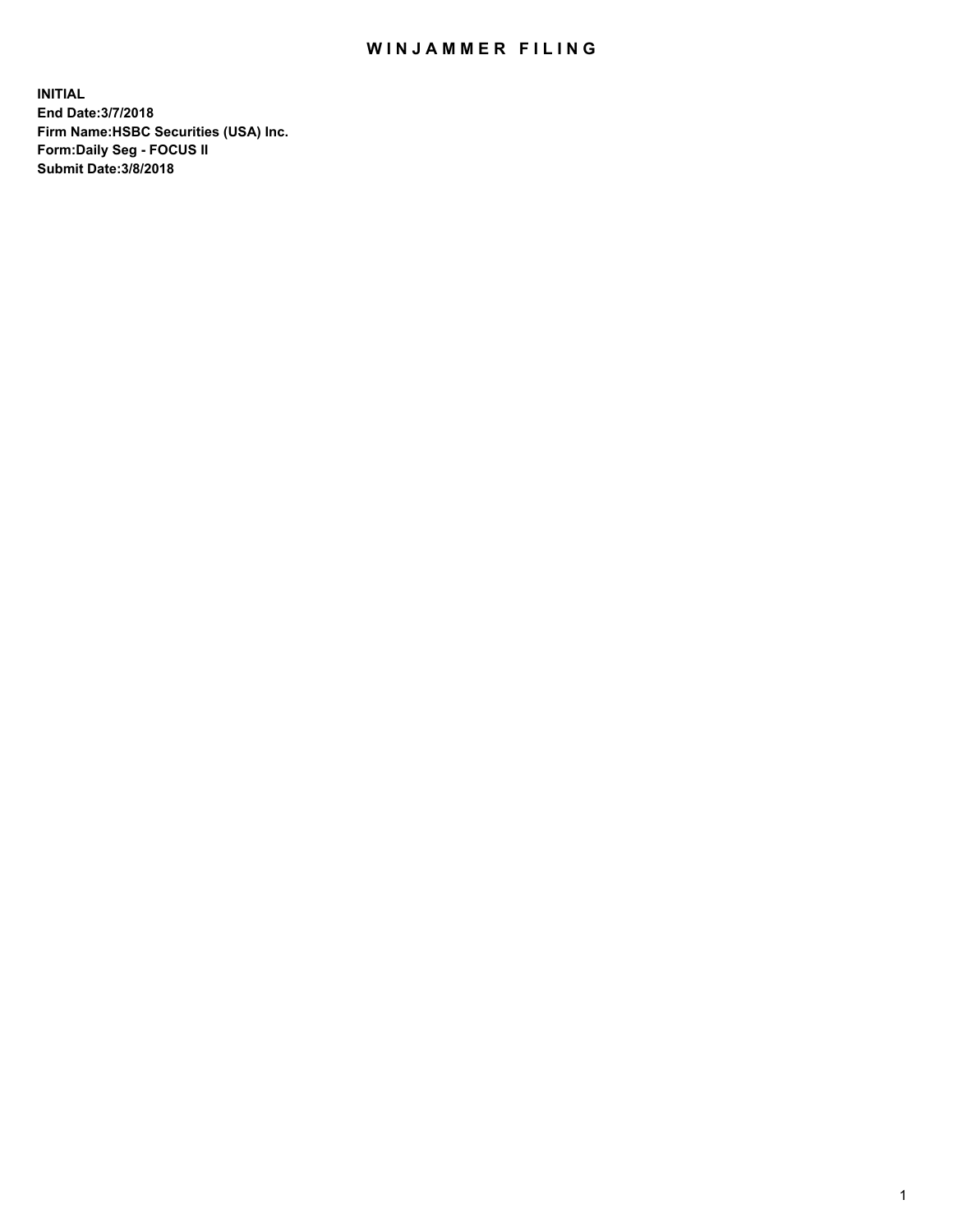## **INITIAL End Date:3/7/2018 Firm Name:HSBC Securities (USA) Inc. Form:Daily Seg - FOCUS II Submit Date:3/8/2018 Daily Segregation - Cover Page**

| Name of Company<br><b>Contact Name</b><br><b>Contact Phone Number</b><br><b>Contact Email Address</b>                                                                                                                                                                                                                         | <b>HSBC Securities (USA) Inc.</b><br><b>Michael Vacca</b><br>212-525-7951<br>michael.vacca@us.hsbc.com |
|-------------------------------------------------------------------------------------------------------------------------------------------------------------------------------------------------------------------------------------------------------------------------------------------------------------------------------|--------------------------------------------------------------------------------------------------------|
| FCM's Customer Segregated Funds Residual Interest Target (choose one):<br>a. Minimum dollar amount: ; or<br>b. Minimum percentage of customer segregated funds required:%; or<br>c. Dollar amount range between: and; or<br>d. Percentage range of customer segregated funds required between: % and %.                       | 98,000,000<br><u>0</u><br><u>00</u><br>00                                                              |
| FCM's Customer Secured Amount Funds Residual Interest Target (choose one):<br>a. Minimum dollar amount: ; or<br>b. Minimum percentage of customer secured funds required:%; or<br>c. Dollar amount range between: and; or<br>d. Percentage range of customer secured funds required between: % and %.                         | 25,000,000<br><u>0</u><br><u>00</u><br>00                                                              |
| FCM's Cleared Swaps Customer Collateral Residual Interest Target (choose one):<br>a. Minimum dollar amount: ; or<br>b. Minimum percentage of cleared swaps customer collateral required:%; or<br>c. Dollar amount range between: and; or<br>d. Percentage range of cleared swaps customer collateral required between:% and%. | 122,000,000<br><u>0</u><br><u>00</u><br><u>00</u>                                                      |

Attach supporting documents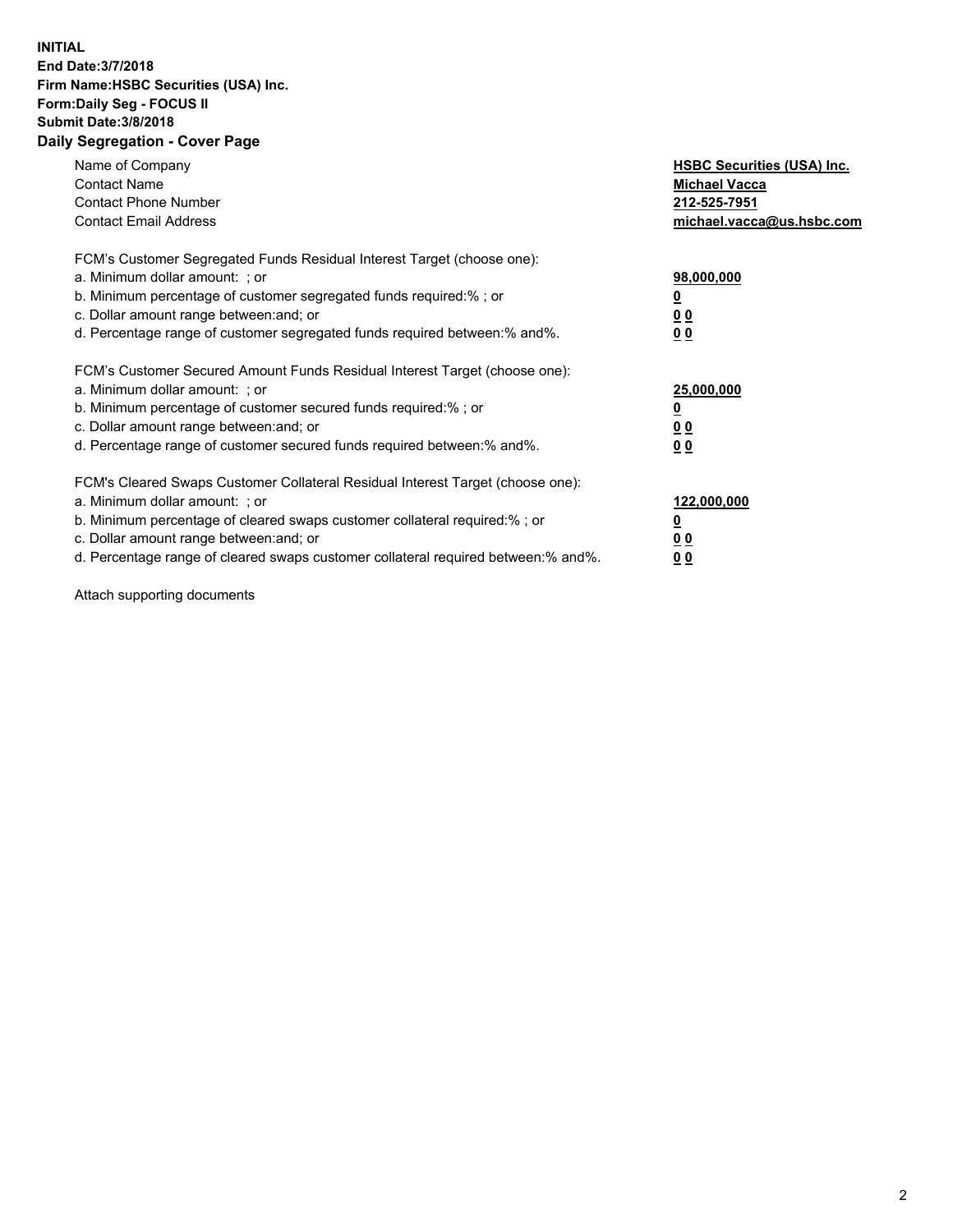**INITIAL End Date:3/7/2018 Firm Name:HSBC Securities (USA) Inc. Form:Daily Seg - FOCUS II Submit Date:3/8/2018 Daily Segregation - Secured Amounts** Foreign Futures and Foreign Options Secured Amounts Amount required to be set aside pursuant to law, rule or regulation of a foreign government or a rule of a self-regulatory organization authorized thereunder **0** [7305] 1. Net ledger balance - Foreign Futures and Foreign Option Trading - All Customers A. Cash **18,602,053** [7315] B. Securities (at market) **100,710,219** [7317] 2. Net unrealized profit (loss) in open futures contracts traded on a foreign board of trade **25,241,535** [7325] 3. Exchange traded options a. Market value of open option contracts purchased on a foreign board of trade **0** [7335] b. Market value of open contracts granted (sold) on a foreign board of trade **0** [7337] 4. Net equity (deficit) (add lines 1. 2. and 3.) **144,553,807** [7345] 5. Account liquidating to a deficit and account with a debit balances - gross amount **2,232,847** [7351] Less: amount offset by customer owned securities **-2,232,306** [7352] **541** [7354] 6. Amount required to be set aside as the secured amount - Net Liquidating Equity Method (add lines 4 and 5) **144,554,348** [7355] 7. Greater of amount required to be set aside pursuant to foreign jurisdiction (above) or line 6. **144,554,348** [7360] FUNDS DEPOSITED IN SEPARATE REGULATION 30.7 ACCOUNTS 1. Cash in banks A. Banks located in the United States **54,883,188** [7500] B. Other banks qualified under Regulation 30.7 **0** [7520] **54,883,188** [7530] 2. Securities A. In safekeeping with banks located in the United States **34,829,986** [7540] B. In safekeeping with other banks qualified under Regulation 30.7 **0** [7560] **34,829,986** [7570] 3. Equities with registered futures commission merchants A. Cash **0** [7580] B. Securities **0** [7590] C. Unrealized gain (loss) on open futures contracts **0** [7600] D. Value of long option contracts **0** [7610] E. Value of short option contracts **0** [7615] **0** [7620] 4. Amounts held by clearing organizations of foreign boards of trade A. Cash **0** [7640] B. Securities **0** [7650] C. Amount due to (from) clearing organization - daily variation **0** [7660] D. Value of long option contracts **0** [7670] E. Value of short option contracts **0** [7675] **0** [7680] 5. Amounts held by members of foreign boards of trade A. Cash **3,411,277** [7700] B. Securities **65,880,233** [7710] C. Unrealized gain (loss) on open futures contracts **25,241,535** [7720] D. Value of long option contracts **0** [7730] E. Value of short option contracts **0** [7735] **94,533,045** [7740] 6. Amounts with other depositories designated by a foreign board of trade **0** [7760] 7. Segregated funds on hand **0** [7765] 8. Total funds in separate section 30.7 accounts **184,246,219** [7770] 9. Excess (deficiency) Set Aside for Secured Amount (subtract line 7 Secured Statement Page 1 from Line 8) **39,691,871** [7380] 10. Management Target Amount for Excess funds in separate section 30.7 accounts **25,000,000** [7780]

11. Excess (deficiency) funds in separate 30.7 accounts over (under) Management Target **14,691,871** [7785]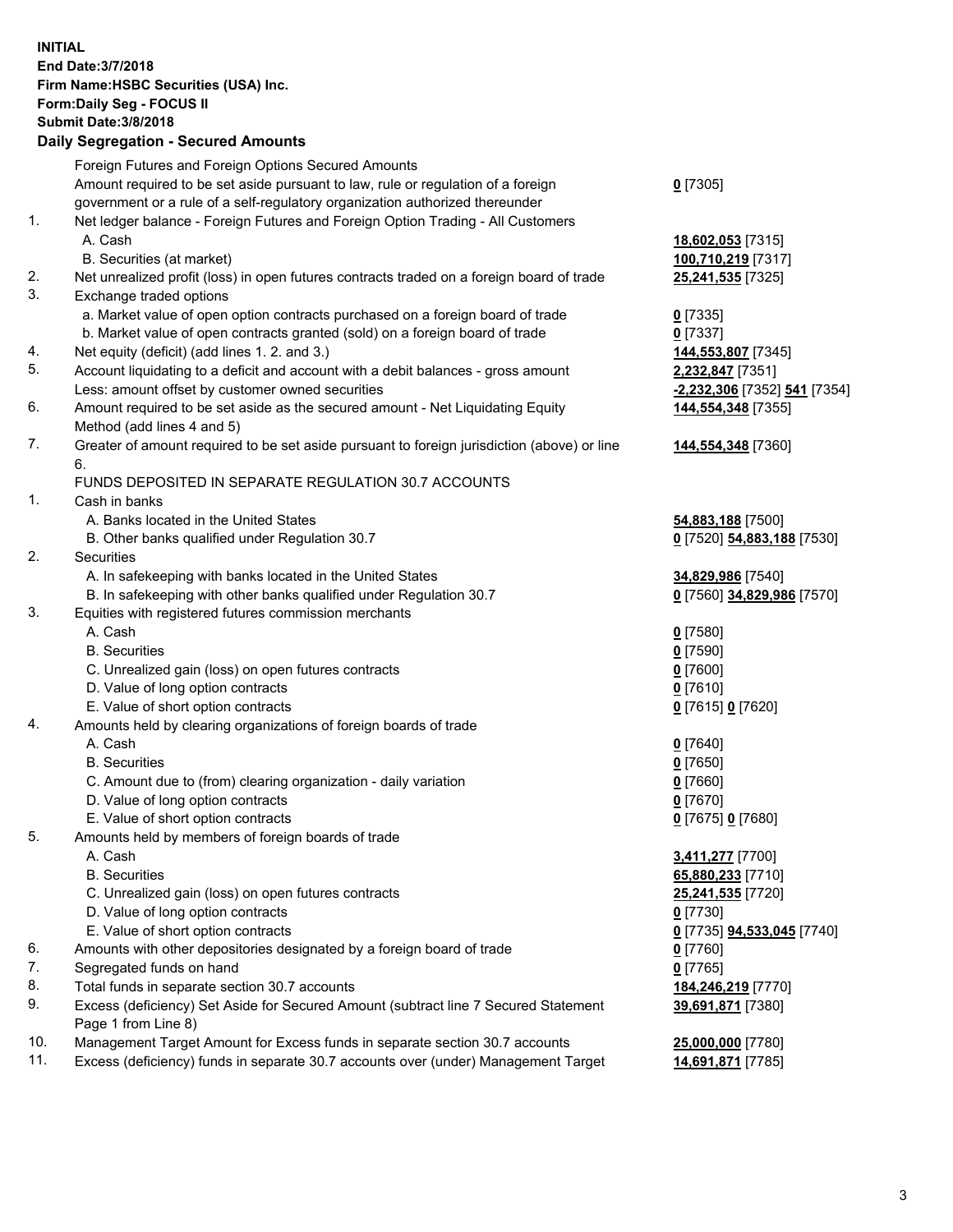| <b>INITIAL</b>                        |                                                                                                |                             |  |  |  |
|---------------------------------------|------------------------------------------------------------------------------------------------|-----------------------------|--|--|--|
| End Date: 3/7/2018                    |                                                                                                |                             |  |  |  |
| Firm Name: HSBC Securities (USA) Inc. |                                                                                                |                             |  |  |  |
| Form: Daily Seg - FOCUS II            |                                                                                                |                             |  |  |  |
| <b>Submit Date: 3/8/2018</b>          |                                                                                                |                             |  |  |  |
|                                       | Daily Segregation - Segregation Statement                                                      |                             |  |  |  |
|                                       | SEGREGATION REQUIREMENTS(Section 4d(2) of the CEAct)                                           |                             |  |  |  |
| 1.                                    | Net ledger balance                                                                             |                             |  |  |  |
|                                       | A. Cash                                                                                        | -85,113,917 [7010]          |  |  |  |
|                                       | B. Securities (at market)                                                                      | 1,231,541,464 [7020]        |  |  |  |
| 2.                                    | Net unrealized profit (loss) in open futures contracts traded on a contract market             | 438,902,758 [7030]          |  |  |  |
| 3.                                    | Exchange traded options                                                                        |                             |  |  |  |
|                                       | A. Add market value of open option contracts purchased on a contract market                    | 201,809,493 [7032]          |  |  |  |
|                                       | B. Deduct market value of open option contracts granted (sold) on a contract market            | -21,248,558 [7033]          |  |  |  |
| 4.                                    | Net equity (deficit) (add lines 1, 2 and 3)                                                    | 1,765,891,240 [7040]        |  |  |  |
| 5.                                    | Accounts liquidating to a deficit and accounts with                                            |                             |  |  |  |
|                                       | debit balances - gross amount                                                                  | 4,861,316 [7045]            |  |  |  |
|                                       | Less: amount offset by customer securities                                                     | -4,861,241 [7047] 75 [7050] |  |  |  |
| 6.                                    | Amount required to be segregated (add lines 4 and 5)                                           | 1,765,891,315 [7060]        |  |  |  |
|                                       | FUNDS IN SEGREGATED ACCOUNTS                                                                   |                             |  |  |  |
| 7.                                    | Deposited in segregated funds bank accounts                                                    |                             |  |  |  |
|                                       | A. Cash                                                                                        | 29,080,201 [7070]           |  |  |  |
|                                       | B. Securities representing investments of customers' funds (at market)                         | 0 [7080]                    |  |  |  |
|                                       | C. Securities held for particular customers or option customers in lieu of cash (at<br>market) | 186,457,091 [7090]          |  |  |  |
| 8.                                    | Margins on deposit with derivatives clearing organizations of contract markets                 |                             |  |  |  |
|                                       | A. Cash                                                                                        | 360,671,364 [7100]          |  |  |  |
|                                       | B. Securities representing investments of customers' funds (at market)                         | $0$ [7110]                  |  |  |  |
|                                       | C. Securities held for particular customers or option customers in lieu of cash (at            | 978,743,333 [7120]          |  |  |  |
|                                       | market)                                                                                        |                             |  |  |  |
| 9.                                    | Net settlement from (to) derivatives clearing organizations of contract markets                | 65,748,305 [7130]           |  |  |  |
| 10.                                   | Exchange traded options                                                                        |                             |  |  |  |
|                                       | A. Value of open long option contracts                                                         | 201,809,493 [7132]          |  |  |  |
|                                       | B. Value of open short option contracts                                                        | -21,248,558 [7133]          |  |  |  |
| 11.                                   | Net equities with other FCMs                                                                   |                             |  |  |  |
|                                       | A. Net liquidating equity                                                                      | 9,112,360 [7140]            |  |  |  |
|                                       | B. Securities representing investments of customers' funds (at market)                         | $0$ [7160]                  |  |  |  |
|                                       | C. Securities held for particular customers or option customers in lieu of cash (at            | $0$ [7170]                  |  |  |  |
|                                       | market)                                                                                        |                             |  |  |  |
| 12.                                   | Segregated funds on hand                                                                       | 66,341,040 [7150]           |  |  |  |
| 13.                                   | Total amount in segregation (add lines 7 through 12)                                           | 1,876,714,629 [7180]        |  |  |  |
| 14.                                   | Excess (deficiency) funds in segregation (subtract line 6 from line 13)                        | 110,823,314 [7190]          |  |  |  |
| 15.                                   | Management Target Amount for Excess funds in segregation                                       | 98,000,000 [7194]           |  |  |  |

16. Excess (deficiency) funds in segregation over (under) Management Target Amount Excess

**12,823,314** [7198]